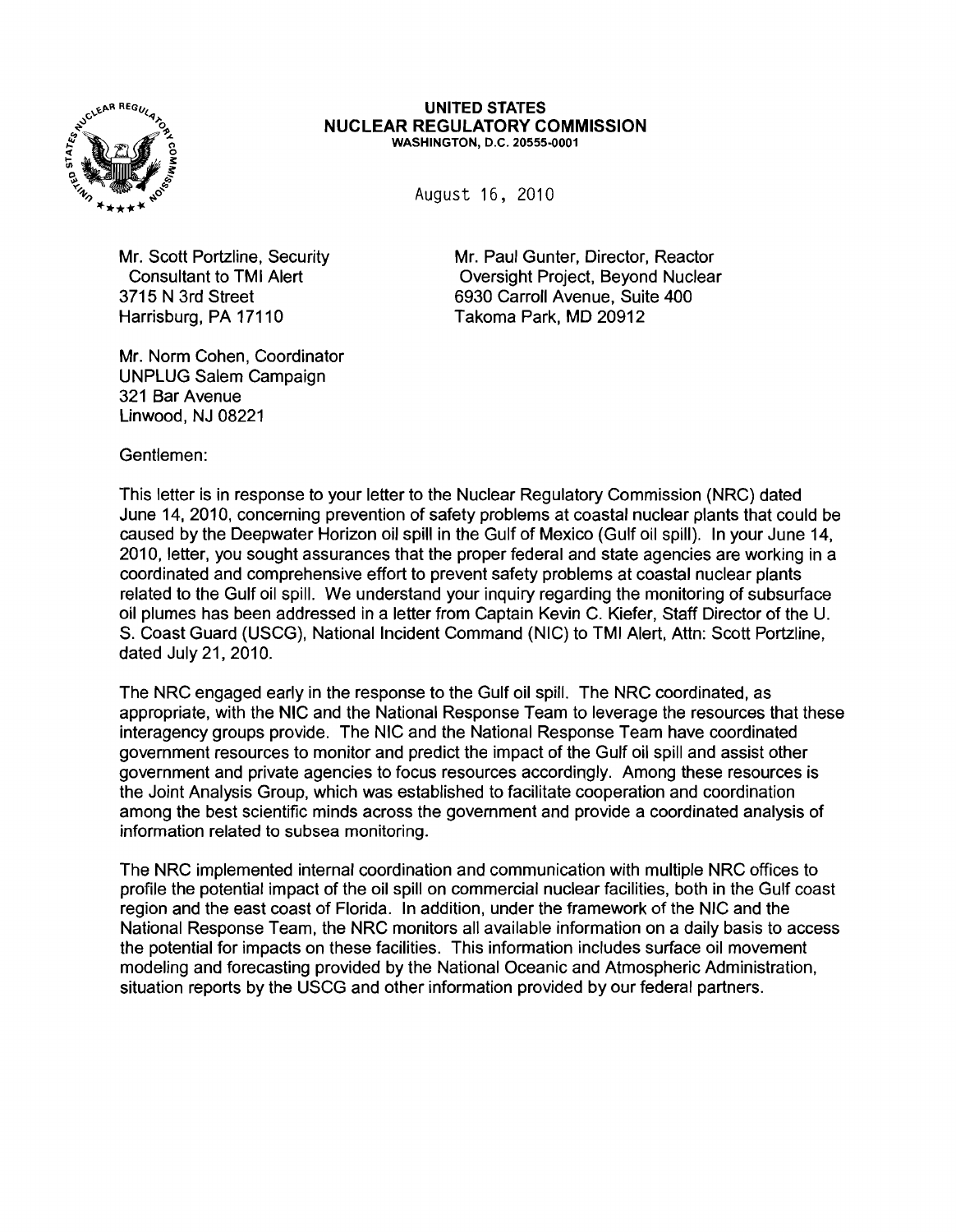S. Portzline - 2 -P. Gunter N. Cohen

The NRC coordinated with nuclear sites in the vicinity of the Gulf to ensure awareness and readiness for the potential for oil and "tar balls" to reach any point of the gulf coast shoreline as well as the east coast of Florida. We determined Crystal River or the St. Lucie plants were the only plants that could potentially be impacted. These plants worked closely with federal, state, and local agencies to monitor and track the locations of oil from the spill, as well as predictions for further spread. While the possibility of a negative impact on other plants in the gulf region and further north on the Atlantic Coast was considered to be unlikely, those plants continued to monitor marine conditions and stay aware of any changes that could pose a hazard.

While oil intrusion at commercial nuclear facilities is not expected, the facilities have contingency plans and equipment in place. These contingency plans include utilization of oil booms, half-inch seine nets, early warning devices, and plant shutdown in the case of significant oil or marine life intrusion. The onsite NRC inspectors have verified equipment, procedures and contingency plans are available and are either already deployed, or the means to deploy them quickly are in place. In addition the plants have action plans in place with specific timeframes for implementation of procedures to protect against and mitigate the impact of any intrusion. The plants have continued to monitor the oil slick closely, tracking its progress, readying response plans, and communicating with the USCG and officials at federal, state and local levels.

Although the leakage from the Deepwater Horizon oil well has stopped, the NRC will continue coordination under the framework of the NIC and the National Response Team to monitor all available information to assess any potential impact on commercial nuclear facilities.

Sincerely,

allen 2, for

Allen G. Howe, Deputy Director Division of Operating Reactor Licensing Office of Nuclear Reactor Regulation